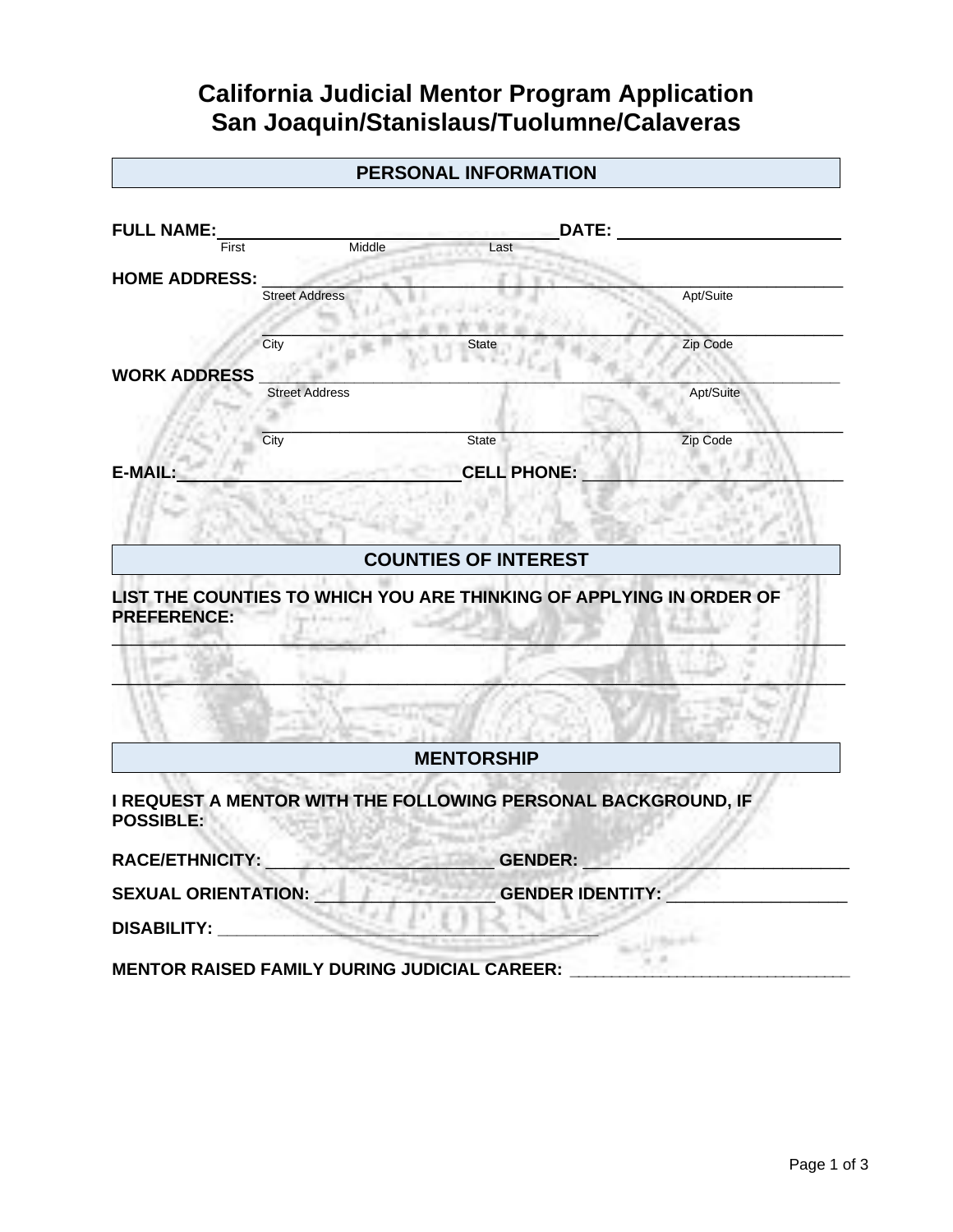**ATTACH YOUR RESUME AND ANSWER QUESTIONS BELOW THAT ARE NOT INCLUDED IN IT.**

\_\_\_\_\_\_\_\_\_\_\_\_\_\_\_\_\_\_\_\_\_\_\_\_\_\_\_\_\_\_\_\_\_\_\_\_\_\_\_\_\_\_\_\_\_\_\_\_\_\_\_\_\_\_\_\_\_\_\_\_\_\_\_\_\_\_\_\_\_\_\_\_\_\_\_\_\_

 $\mathcal{L} = \{ \mathcal{L} \mid \mathcal{L} \in \mathcal{L} \}$  , where  $\mathcal{L} = \{ \mathcal{L} \mid \mathcal{L} \in \mathcal{L} \}$  , where  $\mathcal{L} = \{ \mathcal{L} \mid \mathcal{L} \in \mathcal{L} \}$ 

 $\ldots$  . Although the second contract  $\ldots$  . The second contract  $\ldots$ 

 $\mathcal{L} = \{ \mathcal{L} \mathcal{L} \mathcal{L} \mathcal{L} \mathcal{L} \mathcal{L} \mathcal{L} \mathcal{L} \mathcal{L} \mathcal{L} \mathcal{L} \mathcal{L} \mathcal{L} \mathcal{L} \mathcal{L} \mathcal{L} \mathcal{L} \mathcal{L} \mathcal{L} \mathcal{L} \mathcal{L} \mathcal{L} \mathcal{L} \mathcal{L} \mathcal{L} \mathcal{L} \mathcal{L} \mathcal{L} \mathcal{L} \mathcal{L} \mathcal{L} \mathcal{L} \mathcal{L} \mathcal{L} \mathcal{L} \$ 

\_\_\_\_\_\_\_\_\_\_\_\_\_\_\_\_\_\_\_\_\_\_\_\_\_\_\_\_\_\_\_\_\_\_\_\_\_\_\_\_\_\_\_\_\_\_\_\_\_\_\_\_\_\_\_\_\_\_\_\_\_\_\_\_\_\_\_\_\_\_\_\_\_\_\_\_\_\_\_\_\_\_\_\_\_\_\_\_\_\_\_\_\_\_\_\_\_\_\_\_\_\_\_\_\_\_\_

\_\_\_\_\_\_\_\_\_\_\_\_\_\_\_\_\_\_\_\_\_\_\_\_\_\_\_\_\_\_\_\_\_\_\_\_\_\_\_\_\_\_\_\_\_\_\_\_\_\_\_\_\_\_\_\_\_\_\_\_\_\_\_\_\_\_\_\_\_\_\_\_\_\_\_\_\_

 $\Box$  . The second contract  $\Box$  . The second that  $\Box$  is the second contract of  $\Box$  . The second contract of  $\Box$ 

 $\Box$ 

 $\Box$  ,  $\Box$  ,  $\Box$  ,  $\Box$  ,  $\Box$  ,  $\Box$  ,  $\Box$  ,  $\Box$  ,  $\Box$  ,  $\Box$  ,  $\Box$  ,  $\Box$  ,  $\Box$  ,  $\Box$  ,  $\Box$  ,  $\Box$  ,  $\Box$  ,  $\Box$  ,  $\Box$  ,  $\Box$  ,  $\Box$  ,  $\Box$  ,  $\Box$  ,  $\Box$  ,  $\Box$  ,  $\Box$  ,  $\Box$  ,  $\Box$  ,  $\Box$  ,  $\Box$  ,  $\Box$  ,  $\Box$ 

 $\Box$ 

**DESCRIBE BAR ASSOCIATION PARTICIPATION/LEADERSHIP (SPECIALTY BARS/LOCAL/STATE/NATIONAL):**

**DESCRIBE PRO TEM EXPERIENCE: \_\_\_\_\_\_\_\_\_\_\_\_\_\_\_\_\_\_\_\_\_\_\_\_\_\_\_\_\_\_\_\_\_\_\_\_\_\_\_\_\_\_\_\_\_\_\_\_\_\_\_\_\_**

**DESCRIBE COMMUNITY INVOLVEMENT/SERVICE:** 

**PROVIDE ANY ADDITIONAL INFORMATION YOU WOULD LIKE THE COMMITTEE TO KNOW IN ASSIGNING A MENTOR**:

## **CERTIFICATION**

**I CERTIFY THAT I MEET ALL ELIGIBILITY REQUIREMENTS FOR THE CALIFORNIA JUDICIAL MENTOR PROGRAM, WHICH ARE:**

- **I HAVE AT LEAST 8 YEARS OF EXPERIENCE AS A LAWYER IN CALIFORNIA AND HAVE BEEN LICENSED IN CALIFORNIA FOR AT LEAST 8 YEARS**
- **I AM IN GOOD STANDING WITH THE BAR**
- **I AM COMMITTED TO PUBLIC SERVICE**

**SIGNATURE: DATE:**

Super-Stringer

**EMAIL COMPLETED APPLICATION TO: [bak@sjcourts.org](mailto:bak@sjcourts.org)**

**\*\*\*INCLUDE A COPY OF YOUR RESUME**